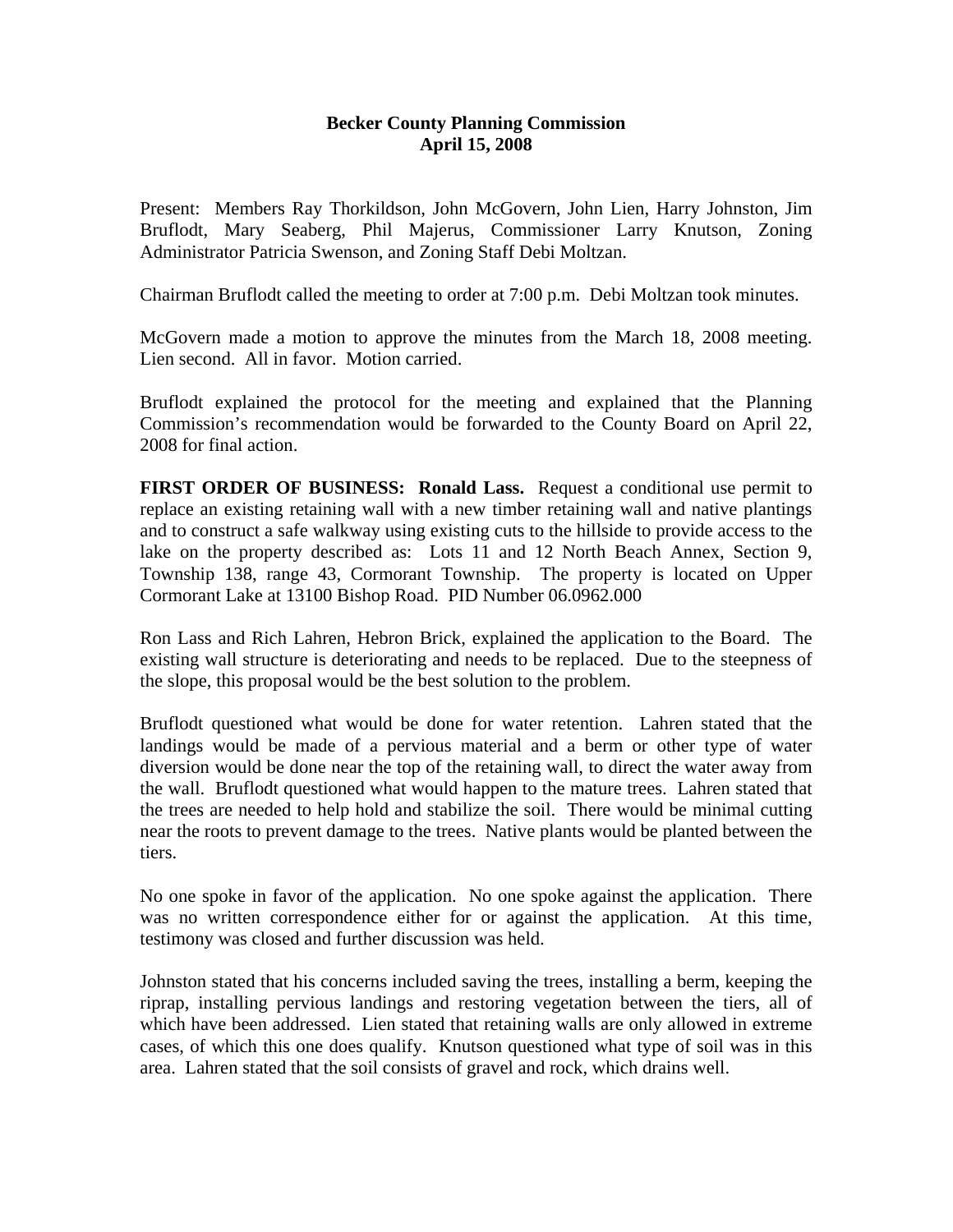**Motion:** Johnston made a motion to approve the replacement of the existing deteriorating retaining wall with a tiered system based on the fact that the wall is necessary to correct an erosion problem with the stipulations that the large trees are not disturbed; vegetation is restored between the tiers with the native plantings; pervious material is used for the stairway landings; the present rip rap not be disturbed unless it is to add additional rip rap; and a berm be installed near the top of the wall to divert water away from the wall and lake. McGovern second. All in favor. Motion carried.

**SECOND ORDER OF BUSINESS: Daniel and David Thompson.** Request approval of a certificate of survey for two tracts of land for the property described as: Lots 2, 3 and SW ¼ of that Qtr Sec 29, TWP 140, R 40 W less the west 21 feet of Qtr of the NW ¼; Section 29, TWP 140, Range 40; Holmesville Township. The property is located at 23505 Broadway Avenue and is on Rock Lake. PID Number 16.0192.000.

Swenson explained that this is an application change. The original application was to allow a second dwelling on the property. After discussion with the Planning Commission, the Thompson's amended their application to subdivide the property. Swenson further explained that MN Statute 117.184 stated that the Planning Commission cannot stipulate that the existing structure be removed as a condition of approval without compensation.

The new application was explained by Scott Walz, surveyor. The survey presented is not a complete survey, it is a preliminary proposal done from aerial photos. When the application has been approved, a complete survey will be done meeting the specifications of the Zoning Ordinance and Subdivision Ordinance. The proposed lot will be 13 acres.

McGovern questioned if there was any correspondence from the Township. Swenson stated that there was no correspondence from the Township.

No one spoke in favor of the application. No one spoke against the application. There was no written correspondence either for or against the application. At this time, testimony was closed and further discussion was held.

**Motion:** Lien made a motion to approve a certificate of survey for two tracts of land, with each tract meeting the requirements of the Zoning Ordinance and Subdivision based on the fact that the proposal is compatible with the surrounding area. Seaberg second. All in favor. Motion carried.

**THIRD ORDER OF BUSINESS: Lynn and Susan Huso.** Request a conditional use permit for a 39 acre gravel pit for the property described as:  $S \frac{1}{2}$  of SW  $\frac{1}{4}$ , 80 acres; N  $\frac{1}{2}$ of NW ¼, 80 acres; Sections 25 and 36, TWP 139, Range 42; Audubon Township. PID Number 02.0176.000 & 02.0261.000. The property is located at  $17052 - 220$ <sup>th</sup> Avenue.

Huso explained the application to the Board. They would like to open a gravel pit, 39 acres in size, in the southeast corner of the property. This area cannot be seen from the road. Huso stated that the only controversy that he can see would be some issues with the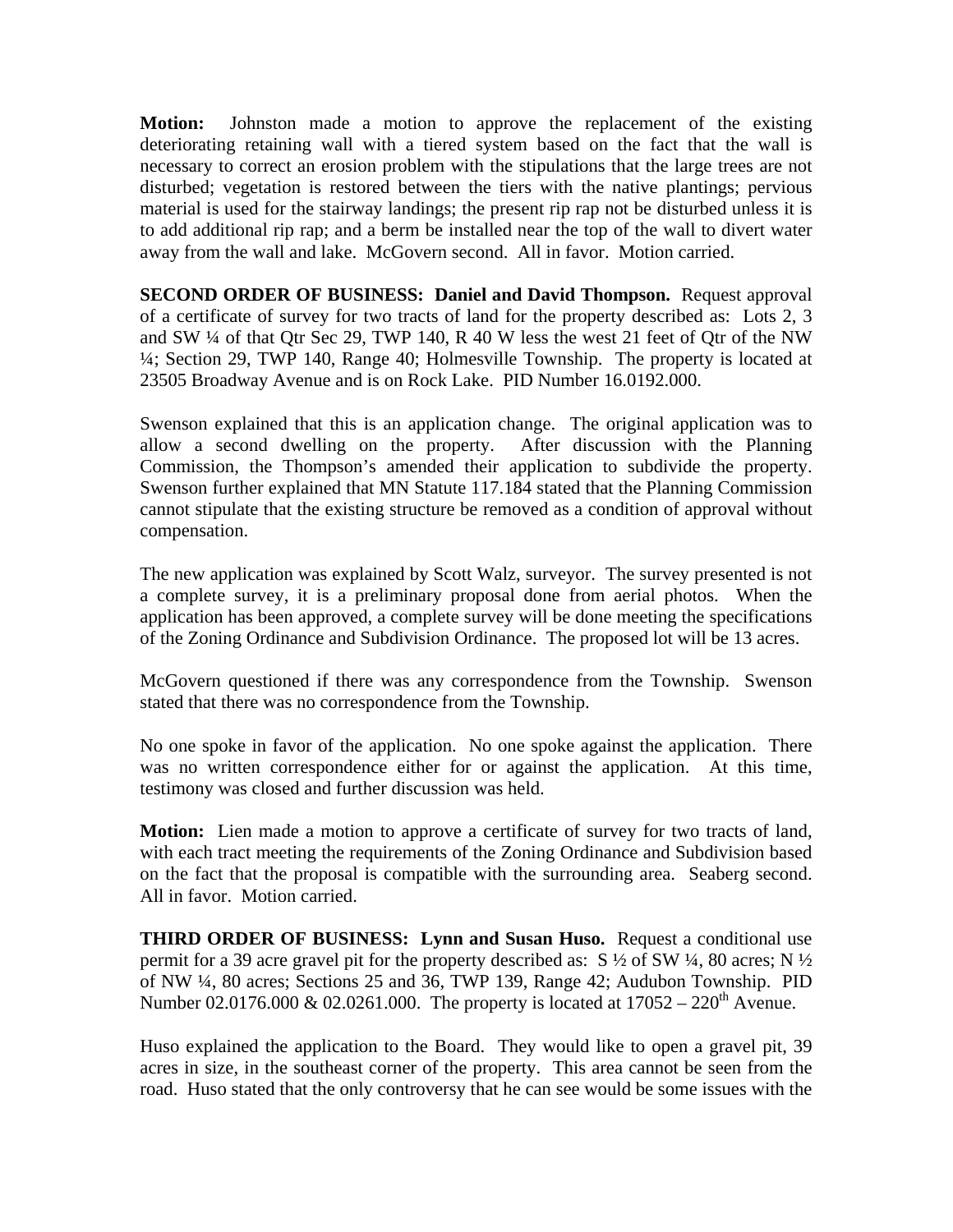road, which he is willing to work out with the Township. Huso suggested that a designated truck route be established to eliminate traffic concerns.

McGovern questioned if Huso would mine the gravel himself. Huso stated that they plan on mining the gravel themselves, unless they get a better offer. Bruflodt stated that the business plan states that there would be screening and crushing. Huso stated that there would be little crushing because there is little clay in the soil. Bruflodt questioned how many phases of operation there would be. Huso stated that he plans on opening five to six acres at a time. Once this area has been mined, it would be reclaimed when the next acreage is opened. McGovern questioned where the water table is located. Huso stated that the boring sites showed gravel down to 35 feet and the water table at 50 feet. Seaberg questioned what route the trucks would be taking. Huso stated that his suggestion was to take 220 Ave to 175 Street to County Road 15.

Speaking in opposition of the application was Doug Fagerlie, who was concerned about safety on the road, the condition of the road, noise, and property values.

Speaking in favor of the application was Audubon Township. Jerry Lunde represented the Town Board. The Township has no concern about the mining operation, but does have concerns with 220 Avenue. Work will have to be done to accommodate the trucks and traffic and will be working with Huso and the County Engineer to update the road.

A letter of opposition was received from Doug Fagerlie and Gloria Kiehl.

At this time, testimony was closed and further discussion was held. Lien stated that the plan is a good plan but there are issues and concerns with the road. Knutson stated that he agreed, but the road is public and concerns need to be resolved. Bruflodt stated that it is not often that the Township gets involved to help resolve an issue like this. Rick Ellsworth, Audubon Township, stated that Brad Wentz has been contacted for ideas. Ellsworth stated that he asked Wentz to submit a letter for the hearing, but Wentz told him that he usually does not send letters for public hearings when the road in question is a township road. Bruflodt asked Fagerlie if the Township's involvement would suffice his concerns. Fagerlie stated that it helps, but that depends on the number of trucks would be using the road. Swenson stated that it is not possible to police the number of trucks during the operation, but a route could be stipulated.

Liz Volker questioned if the operation would begin before the road was improved, or if the road would be improved first. Knutson stated that he has the same concern.

**Motion:** Lien made a motion to approve a conditional use permit to allow a 39 acre gravel pit based on the fact that the use would not be detrimental to the surrounding area with the stipulations that the business plan submitted with the application be followed; a designated truck route be established for the trucks hauling material, which the route be 220 Avenue to 175 Street to County Road 15; and the roads (220 Ave and 175 Street) be improved to specifications determined by Audubon Township and Becker County